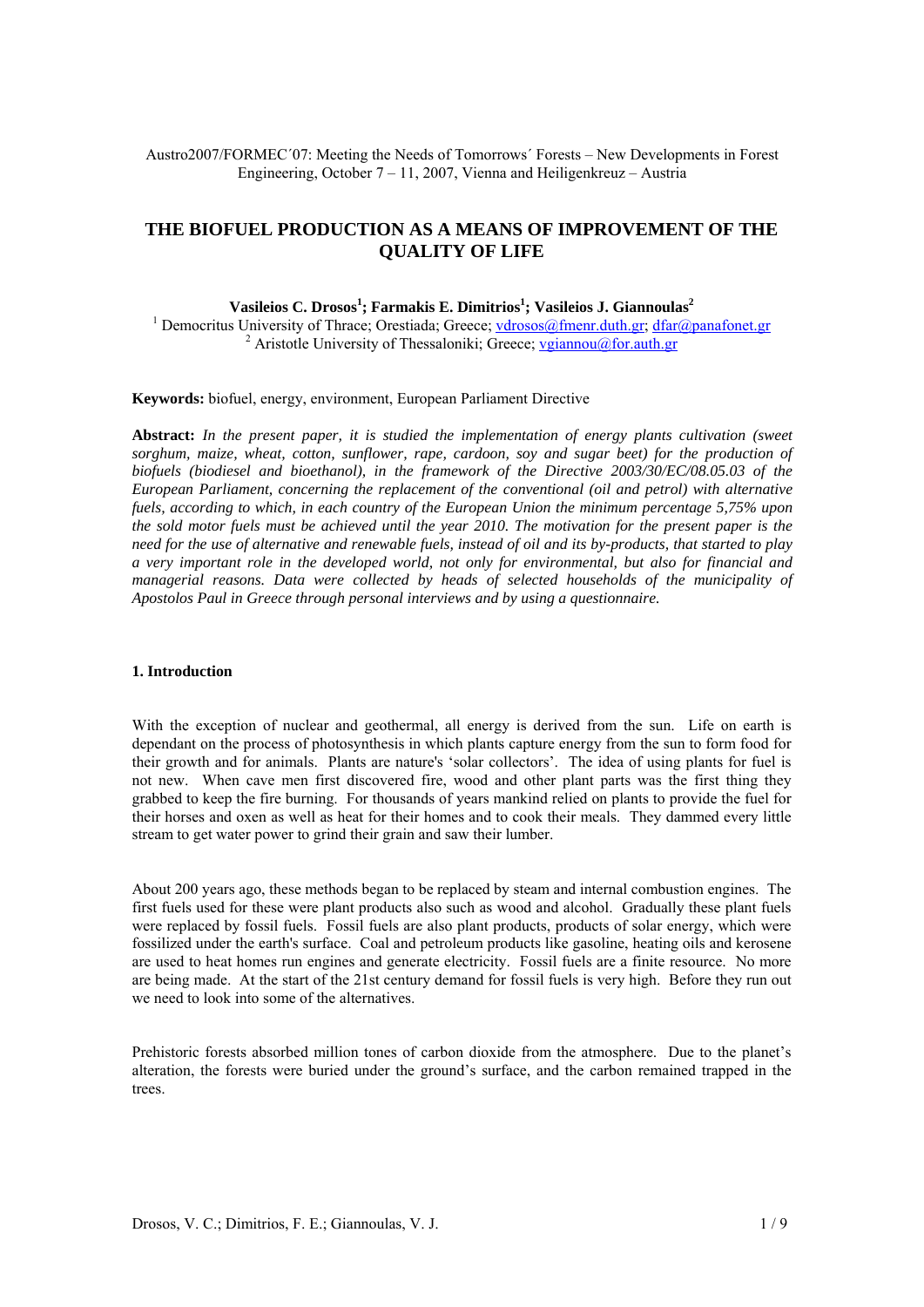At the duration of million of years heat and pressure altered the trees in oil, carbon and natural gas. During the last hundred years we consumed in energy and transport half of the planet's reserves in fossil fuels - releasing at a rapid rate million tones of carbon dioxide once again in the atmosphere.

The economic and industrial development that was created during the  $20<sup>th</sup>$  ce. at a very rapid rate was mainly supported in the existence of plenty and cheap energy. At the end of 20th century however a gradual but steady change of these data began, because liquid fuels' reserves decreased in a percentage that reached the borderline of their full consummation in the upcoming 20 with 50 years, depending on their thoughtless and wastefulness use; their prices reached in heights that would delimit henceforth the end of cheap energy. At this very time the energy crisis began (decade 1970 - 80), people and governments of developed but also developing countries started to speculate in the search of new ecological energy sources that continue till our days. In 1972 Professor Wilson warned by saying: "the world must effectively restrict its energy consumption and abandon massively its dependence on oil, because if not the threat of widespread destruction is open". Thereby human being is nowadays led to the search of alternative energy sources, under the pressure oil reserves' consumption and the requirement for improvement in quality of life.

Still, Greece prepares a special land-planning drawing for the renewable sources of energy, which will contribute so that is increased the production of Green Energy from the actual levels of the 11% in the 20% in 2010 and in the 30% in 2020.

In 2003 E.U. placed as objective the use of biofuels in percentage 5,75% in the transports in the statesmember up to 2010, while this year it increased the objective in the 10% up to 2020, because the rise of prices of oil and climatic changes. The increase of objective, according to the report of E.U., is also combined with the growth of biofuels said "second generation", while today biofuels of "first generation" are produced from cerial, vegetation oils, animal fats, sugars and starches, make that requires the use of big extents for the production of energy plants, while the efficiency is lower than biofuels of "second generation", which however still have not entered in industrial scale.

First biofuels (biofuels 1st generation), that were used in different degree in the countries-member, but also internationally, they were biodiesel (methylesteres of fatty acids, origin from vegetable oils or animal fats) and the bioethanol (origin from simply sugars and starchy matters). In spite of the biofuels were on a par with the conventional fuels from side of properties and efficiency in the transports, gradually was expanded on a critical evaluation in combination with the effect of promotion of required energy cultivations in the agriculture and the biodiversity, and more generally the rational use of lands, as in level of states-member as in European level.

Finally, the research and growth are directed in the production of biofuels 2nd generation, which are originated from lignocelluloses raw materials, as timber, rural and forest products/residuals, as well as municipal organic residuals. Is studied, also, the growth of new biochemists (enzymatic hydrolysis of biomass and fermentation of the produced sugars in order to produce bioethanol) and/or thermo chemical processes (pyrolysis in order to produce bio-oil, vaporization for the production of synthesis's gas, in combination with the catalytic process Fischer-Tropsch for the production of biodiesel and petrol), via which plant by-products and residuals of human/industrial processes, will be exploited for the production of fuels friendly to the environment. In any case, in order to fulfill the objective of E.U. (10%), the report realizes that the 15% of cultivable land must be used in the European Union for the production of energy plants. This 15% is characterizes by the E.U. as moderate, mentioning that, a lot of extents that are today under the arrangement of set aside, will be used by the farmers for energy cultivations. As is underlined in the report, without biofuels of "second generation", the cost for the import of raw materials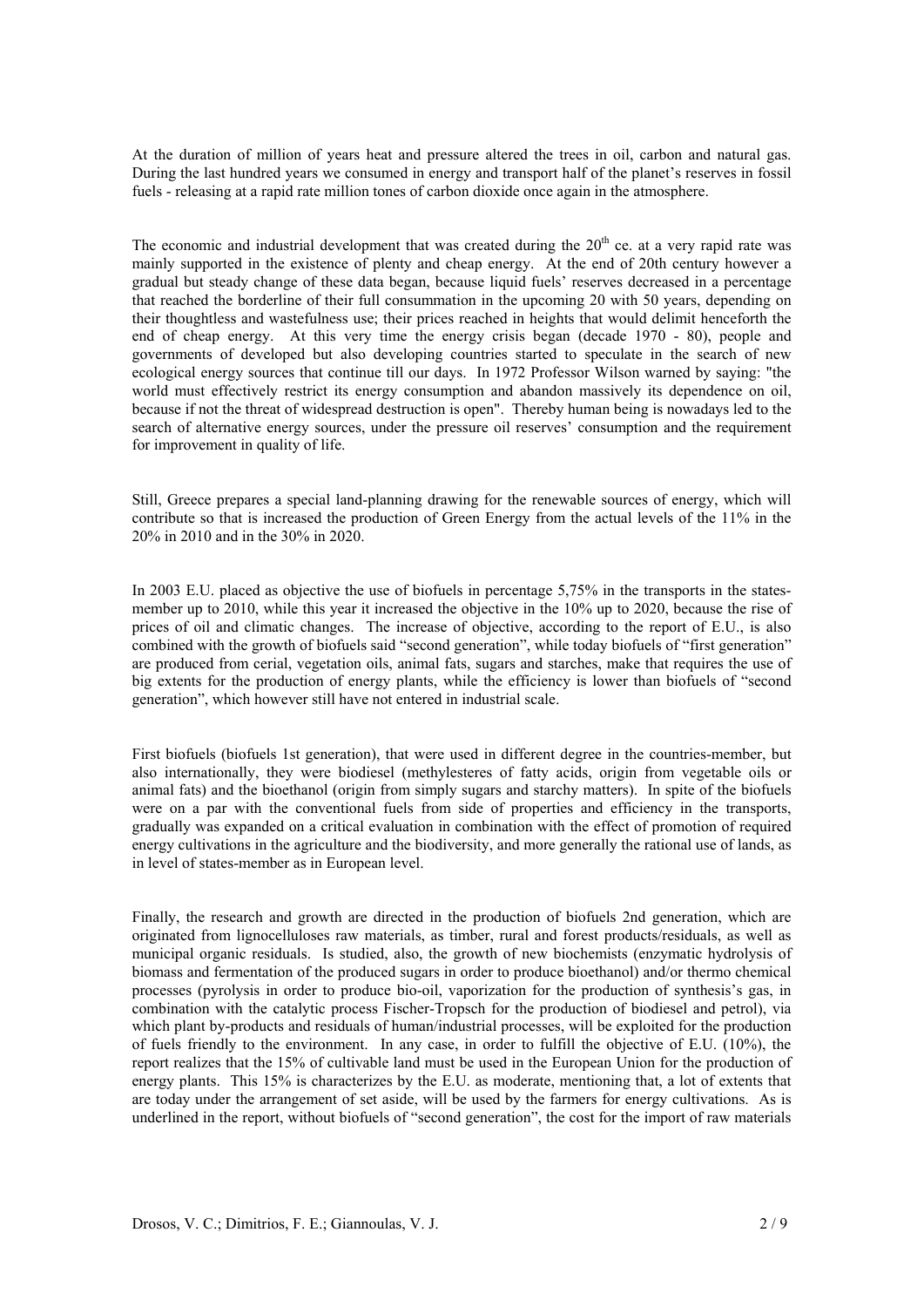and the use of lands for the production of energy plants will be increased, as the current situation with biofuels of "first generation" cannot satisfy absolutely the objective the 10% in 2020.

We can make the most of the forest biomass either from the existing forests or from reforestations of available extents (Figure 1). The dissimilarity of characteristics of various forest species and mainly the lack of sufficient elements and experience render the estimate of exploitable potential for most of these species impossible. The *Poplar* is particularly examined and analyzed because is considered one from the most suitable for forestation species (Tsoumis, Fillipou 1982, Fillipou 1982).



**Figure 1: Biofuels Production from forest (Source: Eija Alakangas, VTT Energy)** 

The European Parliament, by creating the directive 2003/30/EU/08.05.03 relative to the promotion of biofuels or other renewable fuels for transport usage, summoned all the European Union members to substitute conventional fuels at least 20% until 2020. Also, all the members of the Union are obliged to use biofuels at the minimum percentage of 5.75%, which, in Greek standards is corresponded to a production of 390000 tones of bioethanol (Vakakis 2006).

For the production of bioethanol the agricultural plants which can be used are the sugar beet, the sugar cane, the corn, the wheat and sweet sorghum. The last one gave unexceptionable results in the experimental cultivations which took place in North Greece and in Kopaida region. Its output in sugar is remarkable and is characterized by a high photosynthetic ability contributor.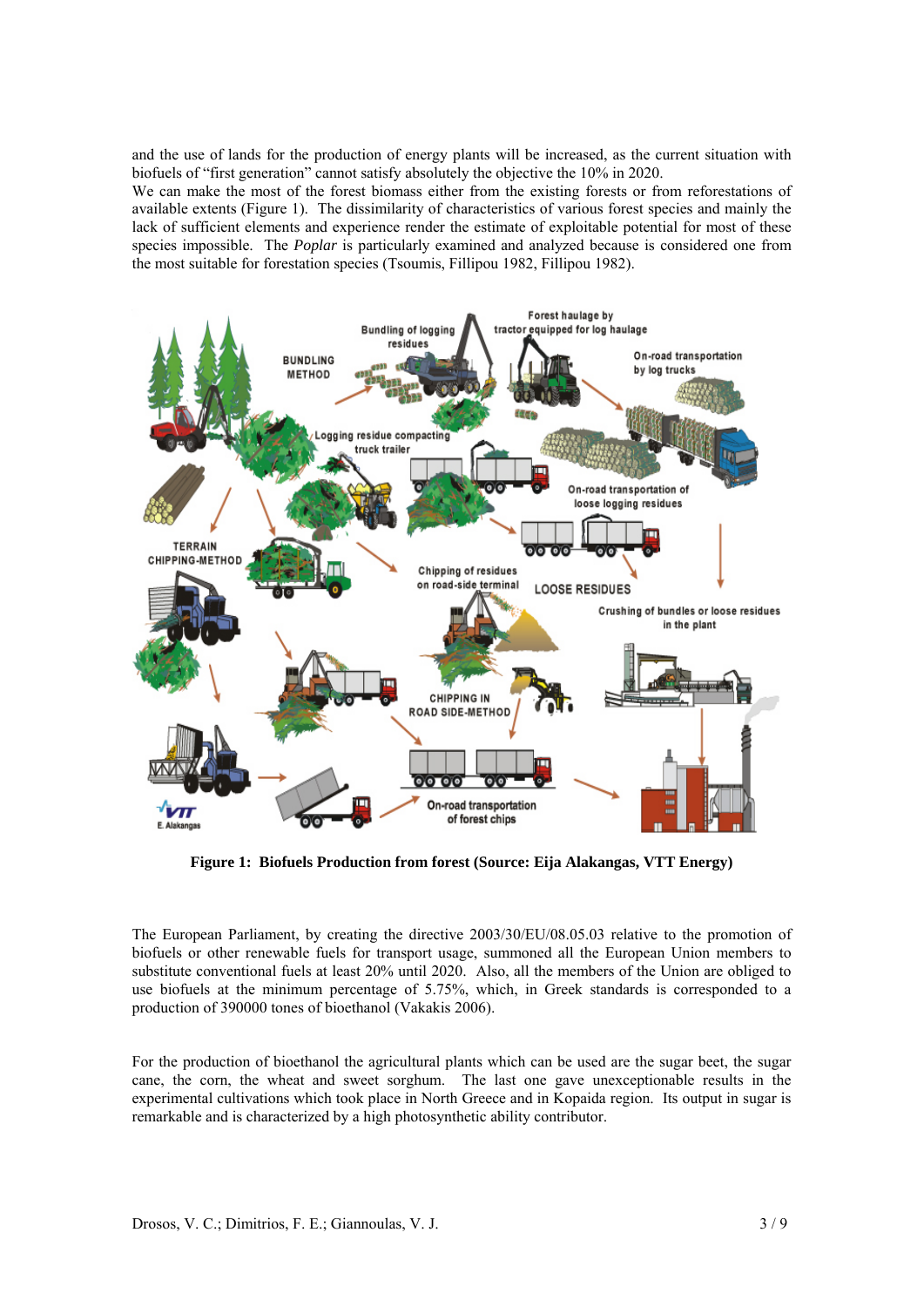The aim of the paper is to investigate if the idea of the establishment of an industrial unit of bioethanol production next to an industrial sugar unit can be w33w`3ww3qachieved, according to the directive 2003/30/EU/08.05.03 of the European Parliament.

#### **2. Methodology**

One of the most remarkable ideas for biofuel production in Greece is the idea of the establishment of an industrial unit of bioethanol production in the municipality of Apostolos Paul in Hmathia prefecture which is going to use sugar beet and corn as plants raw materials and forest biomass from reforestations of available extents.

The municipality of Apostolos Paul is located in Hmathia prefecture. According to the census of 2001, the population of the municipality consists of 3000 households. The municipality is nearby the capital of the prefecture in a distance of about 100 metres. The economy of the municipality is mainly based on agriculture. The usual cultivations are peach trees, sugar beet, corn as well as other cultivations in lesser extent.

The research was carried out with the application of personal interviews via questionnaires. An interview is the best way for statistical data collection (Kiohos 1993). The municipality of Apostolos Paul formed the research area. The applied sampling method was simple random sampling, due to its simplicity and the fact that it requires less possible knowledge about the population, compared to any other method (Freese 1984, Asteris 1985, Matis 1988, Damianos 1999 and Kalamatianos 2000).

"Population" under investigation is the total of the households of the municipality of Apostolos Paul in Hmathia prefecture. Simple random sampling presupposes the existence of a full catalogue (sampling frame) of the population data without deficiencies or reiterations (Filias et al. 2000). The applied sampling frame was the consumers' lists of domestic electricity, because 100% of the households in the research area have electricity.

Household use forms a classic case for using a group of people instead of persons as a sampling unit. This happens because in some cases it is more convenient and less expensive (Matis 1988). The process for the member selection (from the lists - random selected sample) was therefore organized this way in order not to select always the same member (Filias et al. 2000).

In order to estimate the population's proportion which is also the objective estimation of the real population proportion p, rendered from the formula:

$$
\overline{p} = \frac{\sum_{i=1}^{n} (p_i)}{n} \tag{1}
$$

The typical error of the population  $s_n$  proportion estimation, without the finite population correction, due to the fact that both the sampling fraction and the confidence interval are small, is rendered from given formulas: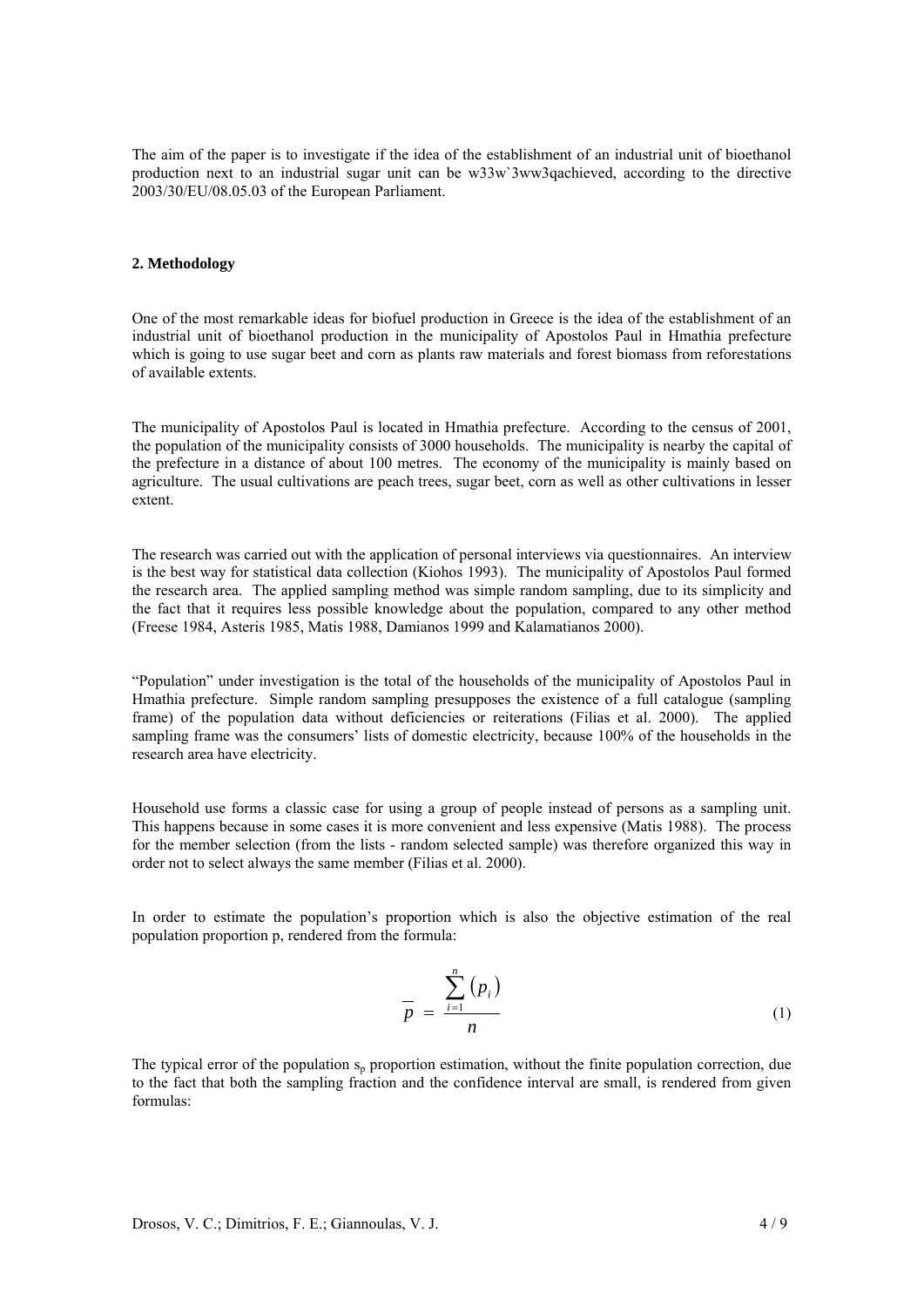$$
s_{\overline{p}} = \sqrt{\frac{\overline{p} \times (1 - \overline{p})}{n - 1}}
$$
 (2)

$$
p = \overline{p} \pm t \times s_{\overline{p}} \tag{3}
$$

where t = is the value of STUDENT's distribution for the probability  $(1-\alpha) = 95\%$  and n-1 degrees of freedom.

The size of sample was appreciated with base the formulas of simple random sampling (Freese 1984, Matis 1989, Kalamatianos 2000). Even if was used simple random sampling without replacement, the finite population correction can be ignored because the size of sample n is small concerning the size of population N (Freese 1984, Pagano and Gauvreau 1996). Because variables refer to proportions, the determination of the total size of the sample is given from the following formula:

$$
n = \frac{t^2 \times \overline{p} \times (1 - \overline{p})}{e^2} = \frac{1.96^2 \times 0.5 \times (1 - 0.5)}{0.05^2} = 384.16
$$
 (4)

Where:  $t =$  is the rate (value) of STUDENT's distribution for the probability (1- $\alpha$ ) = 95% and n-1 degrees of freedom. Because the sample's size is big (n is bigger than 50) value t is taken from the probability tables of normal distribution for the desired probability. In fact for the 95% probability value t is 1,96 (Matis 1988).

 $p =$  proportion estimation.

e = maximum acceptable difference between sampling medium and unknown population medium. We accept that it is 0,05% namely 5%.

In order to estimate the sample's size we had to carry out a pilot sampling, with sample's size of 50 people. Thereby for every variable the actual population proportion was estimated and based to that we estimated the sample's size for each one of those.

The sample's households are then traced with accuracy (that is full name and address) with the aid of random numbers taken from tables of random numbers. In the selected households personal interviews to a member of the family, randomly selected, were carried out. If we did not find anyone in the house or they refused to give us an interview we made two more efforts to get their viewpoints. If this was impossible, then we continued, by the same procedure to the selection of new sampling units. The collection data was carried out in 2007 and for their analysis the Excel of Microsoft was applied.

## **3. Results**

## **3.1. Analysis of Questionnaires**

The following results were obtained from the analysis of the questionnaires: The analysis of the data is shown that the vast majority of the planters (73%) are between 25 and 40 years old (Figure 2).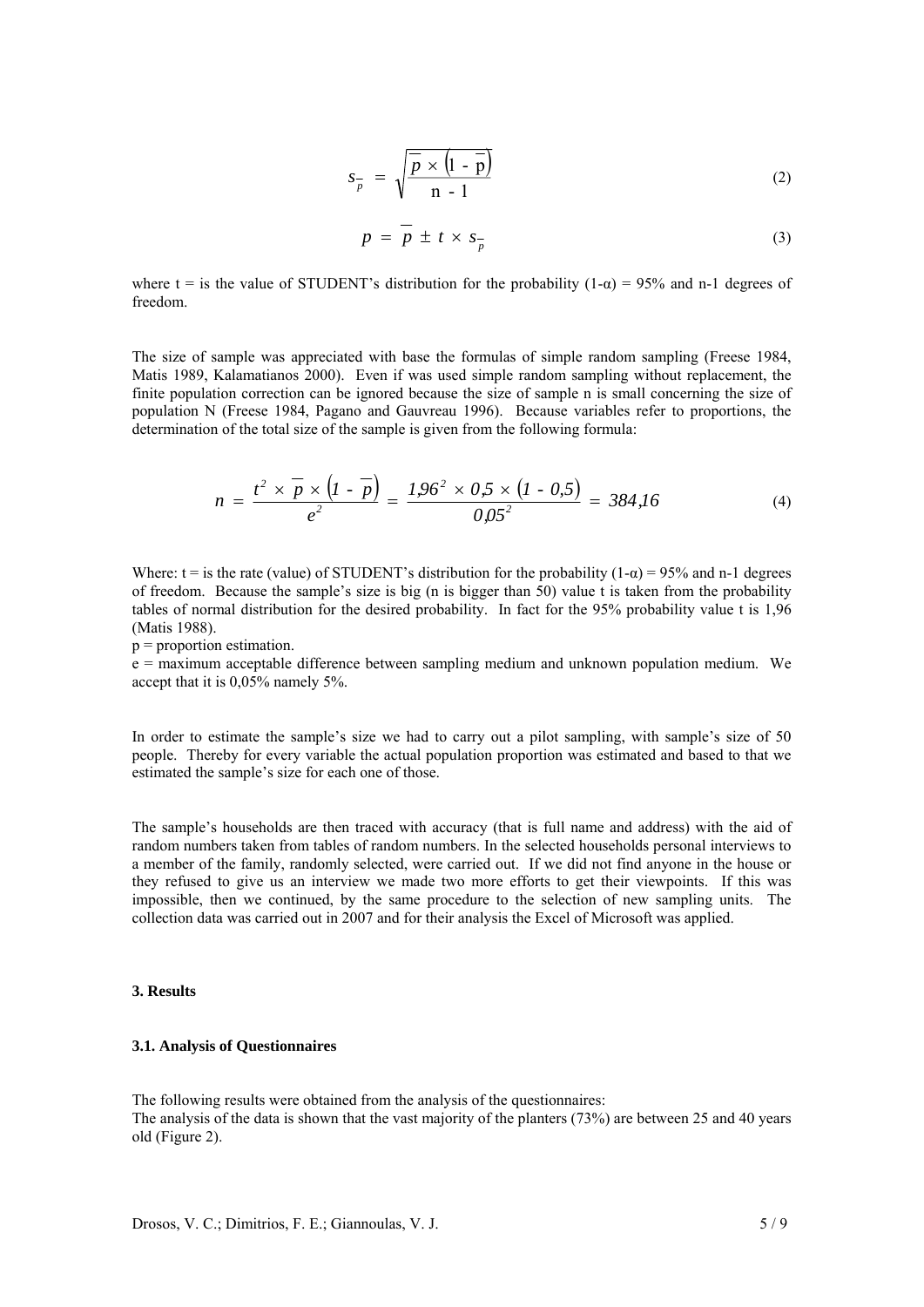

**Figure 2: Distribution of the planters' age.** 

In the first question the majority of those who were asked (85%) believe that the young people abandon agriculture mainly due to the lack of economic amplifications and facilitations as well as the lack of vision which will give them motivation to turn to this specific section.

In the question that was placed to them whether they knew the meaning of biofuels, the results were 86% yes and 14% no. Those who did not know the meaning, asked to be informed about them and the annual income that they will bring in and further more what goals they serves (Figure 3).

Specifically, regarding the question "what biofuels do the planters know" - including wood, agricultural by-products, bioethanol and biodiesel – wood prevailed (100%) over the others because it constitutes the simplest and most familiar renewable energy source. The agricultural by-products are known at a percentage of 35%, while only 20% of those who were asked were aware of what bioethanol is and 6% of them knew about biodiesel.



**Figure 3: How many planters know the meaning of biofuels?** 

In the question relative to the income from the cultivation of sugar beet, corn and production of forest biomass from reforestration of extents that are today under the arrangement of set aside, comparably to any other agricultural plants, such as peach trees etc., 87% believes that it will rise than 23% which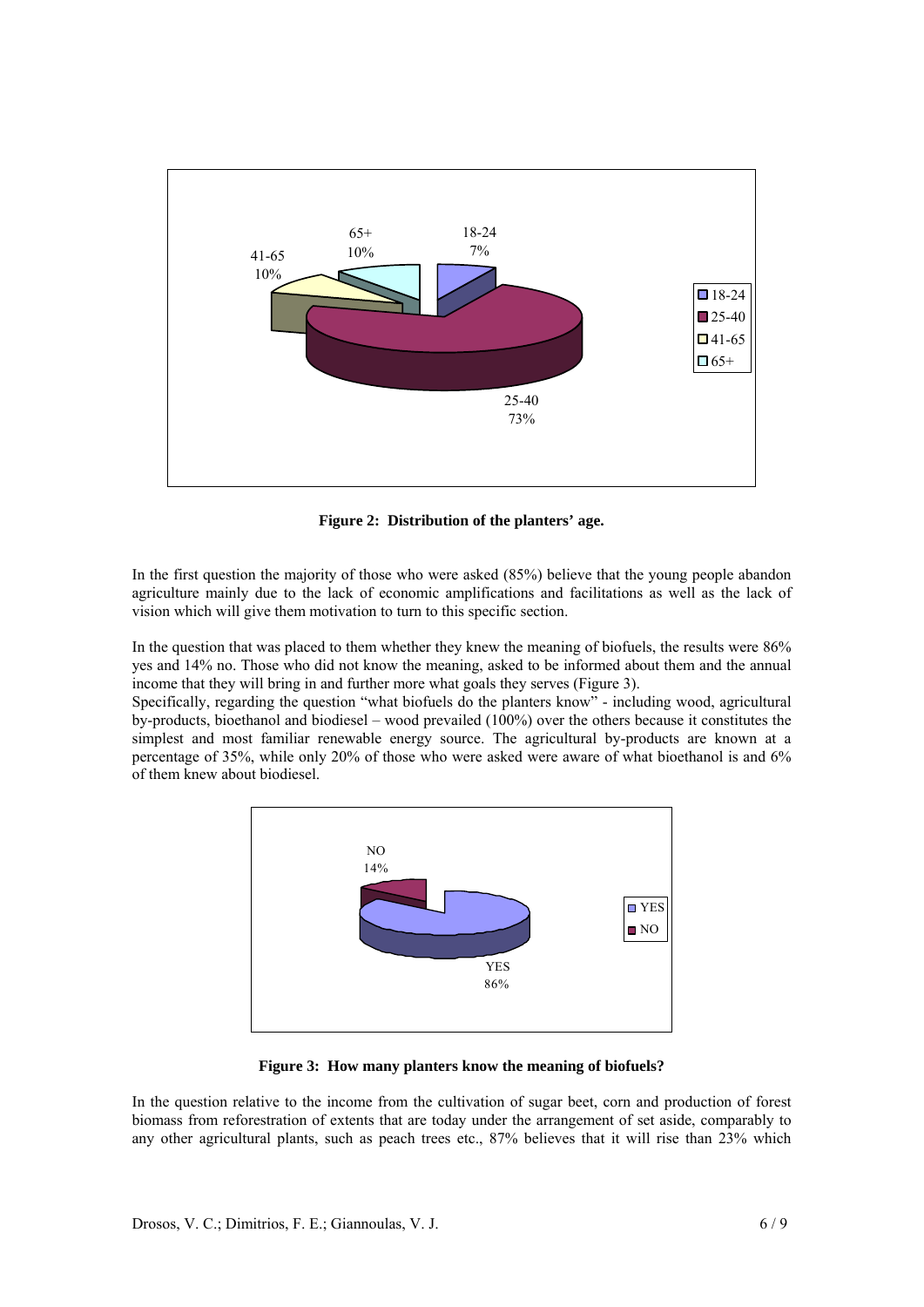believes that it will be decreased. The large difference between the percentage of those who believe that their income will rise from the cultivation of sugar beet, corn and production of forest biomass from reforestration of extents that are today under the arrangement of set aside and those who believe that it will be decreased, exists because of several factors such as their young age.

In the question relative to the public's opinion about the possibility for the construction of a bioethanol production industrial unit nearby the industrial unit of sugar in Platy - Hmathias, the positive answer prevails with a percentage of 90% over the negative the answer which touches the percentage of 7%, while the rest 3% choose not to answer this question. This great positive percentage can be partly justified because of the satisfaction and belief to the state and to the vast majority of the young planters  $(73%)$ .

In the question relative to the contribution of this unit to local development, 90% of those who were asked, believe that this unit will comprise an important attraction pole for incoming planters considering the fact of the reduced taxes which will be paid by those who will take part in the bioethanol production program, the relatively higher bounties and the capability of the unit to employ a large part of the area's population. Besides, it is common conviction that the unit will constitute an attraction pole for the youth who left the area because of the lack of occupation. This is based on the fact that the unit will be able to absorb almost the total amount of the plant production of the cultivating area.

In the accompanying question following the one above, the citizens were asked to name the most important environmental problems that will be presented with the establishment of the factory. Here the planters replied: a) air pollution, b) water pollution and c) the degradation of environment with all the consequences in the mental and bodily health of citizens (Figure 4).

For the course of the problems such as mentioned above, results have shown that 60%, that is to say the overwhelming majority of planters believe that they will become worse, a 30% believe that they will remain the same and the rest 10% that they will improve (Figure 5).

## **4. Conclusions-Discussion**

The establishment of a biofuel industrial unit in the municipality of Apostolos Paul will improve the greater region of Hmathia prefecture. This industrial unit will contribute to the local development as it can provide jobs so to the factory as for the cultivation of the energy plants.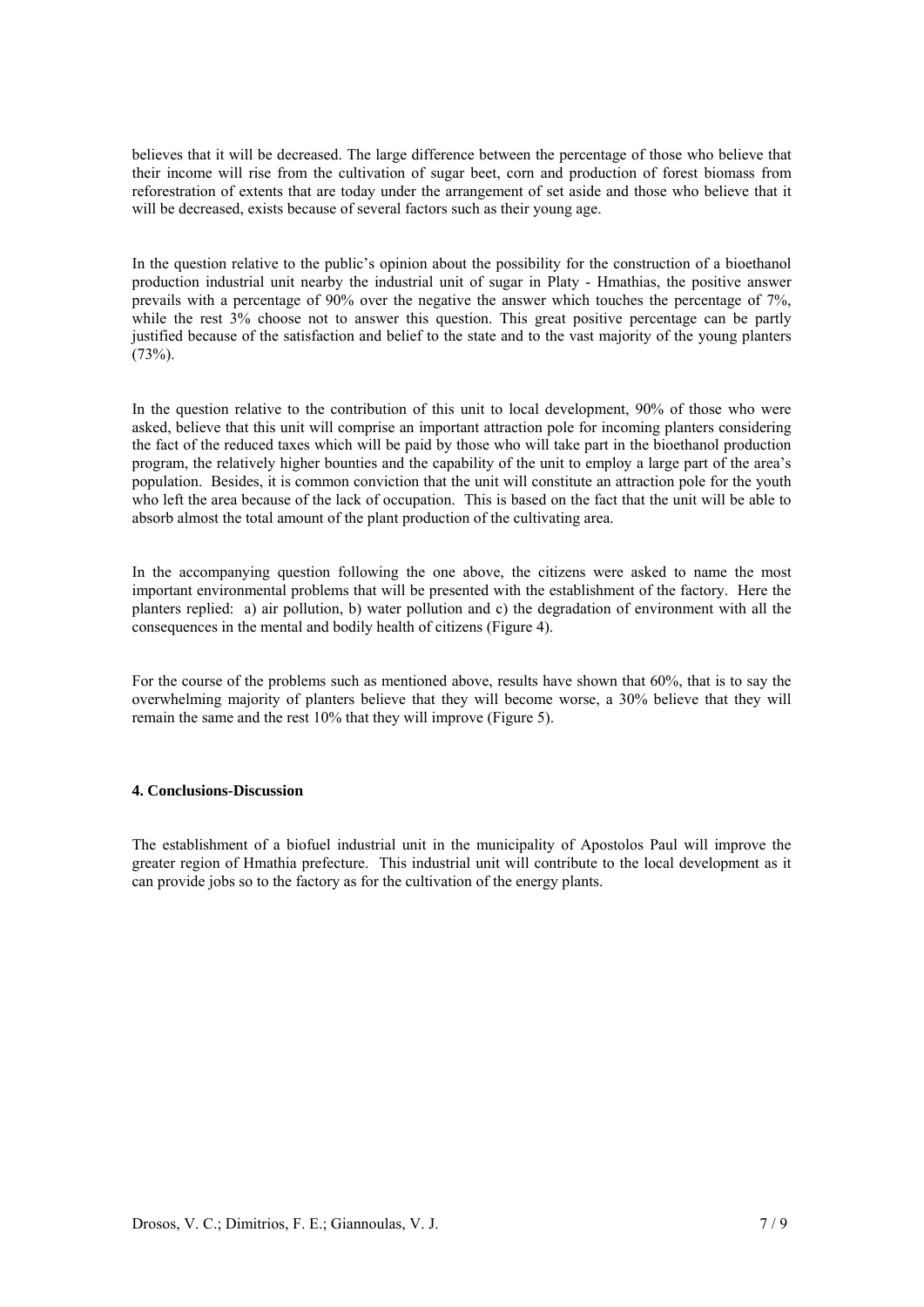

**Figure 4: The most important environmental problems that will be presented with the establishment of the industrial unit.** 



**Figure 5: The course of the problems according to the planters.** 

Biofuels offer one of the few options to substantially mitigate climate change. Since the effects of [global](http://www.answers.com/topic/global-warming)  [warming](http://www.answers.com/topic/global-warming) can be devastating to world agriculture, the ecological impacts of growing biofuel crops may be small compared to the potentially much larger impacts of unmitigated climate change.

Full of promise is the production of biofuels in the developing countries. Already in Brazil - where running 29.000 petrol stations that supply ethanol and where the cars which allocates engines that burns also ethanol, for the first time the sales of cars with purely conventional engines are over in 2005 - the cost of production of ethanol from sugar beets (method that promotes also in Greece, with the collaboration of Greek Sugar Industry) is almost the same with the cost of petrol. As long as a country has a hotter climate, so much is increased the productivity per acre for the plants that "give birth"